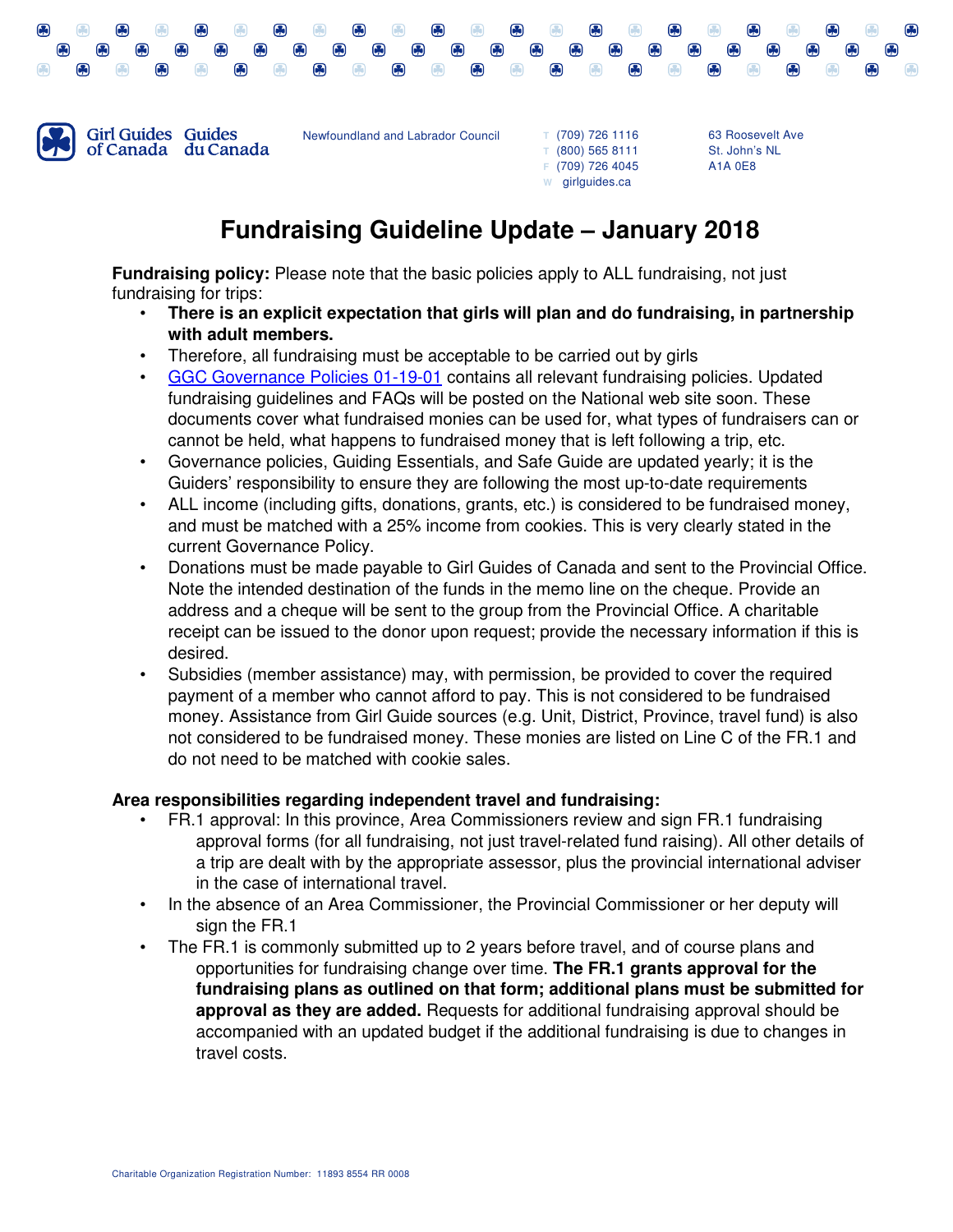

• The Area Commissioner is encouraged to request an updated fundraising plan (and budget if the budget is affected by the changes) at least once a year.

**W** girlguides.ca

• Area Commissioners can be a valuable resource for Guiders planning a trip, as can the provincial/red assessor (who reviews and approves travel within Canada), and the provincial international assessor and provincial international adviser (who work together to approve international travel).

## **SG.8 Travel Pre-Authorization:**

- Note that approval of the SG.8 does not constitute final approval for the trip.
- **There is an explicit expectation that girls are taking part in the planning of any travel.** ("The primary purpose of travel is to provide a girl-focused experience where Guiders support girls in meeting the travel objectives and to support Girl Guide programming." Source: Safe Guide: International Travel over 72 Hours)
- The SG. 8 must be approved by the appropriate assessor and the approved form must be submitted with the FR.1 if applying to fundraise for a trip.
- It is highly recommended that all Guiders review/read the Safe Guide General Planning and the appropriate Safe Guide Activity Guide (Travel within Canada, International Travel under 72 Hours, International Travel over 72 Hours), BEFORE submitting the SG.8.
- The SG.8 and attached documents are submitted to posafeguide@ggcnf.org and forwarded to the appropriate assessor.
- These are the attachments that **must** accompany the SG.8 for approval; allow time for questions and re-submissions on the chance that some things are missing or incomplete:
	- $\circ$  List of girls who have signed SG.2 (permission) forms, and adult participants for international travel, this is the IT.11
	- $\circ$  IT.4 Guider application for each Guider for international trips
	- o Copy of SG.1 (activity plan / parent information) as provided to parents/guardians; although parents must have returned the SG.2 to the Guider, it is not necessary to include these with the SG.8
	- $\circ$  Proposed itinerary including activities and/or sightseeing and type of accommodation – ideally, this should be a day-to-day plan though it probably will receive revisions as planning continues
	- $\circ$  Planning timeline include such things as when the group plans to meet with parents; make payments for program, travel, etc.; when forms and/or payments are due to the group; when forms are due to the assessor; when Guiders plan to get missing qualifications (e.g. first aid); planning sessions for girls; practice packing/hiking/etc. sessions with girls; and so on. The group's planning timeline may be written into the IT.1 timeline.
	- $\circ$  Proposed budget that itemizes expenses and proposed revenues for financing the trip/activity